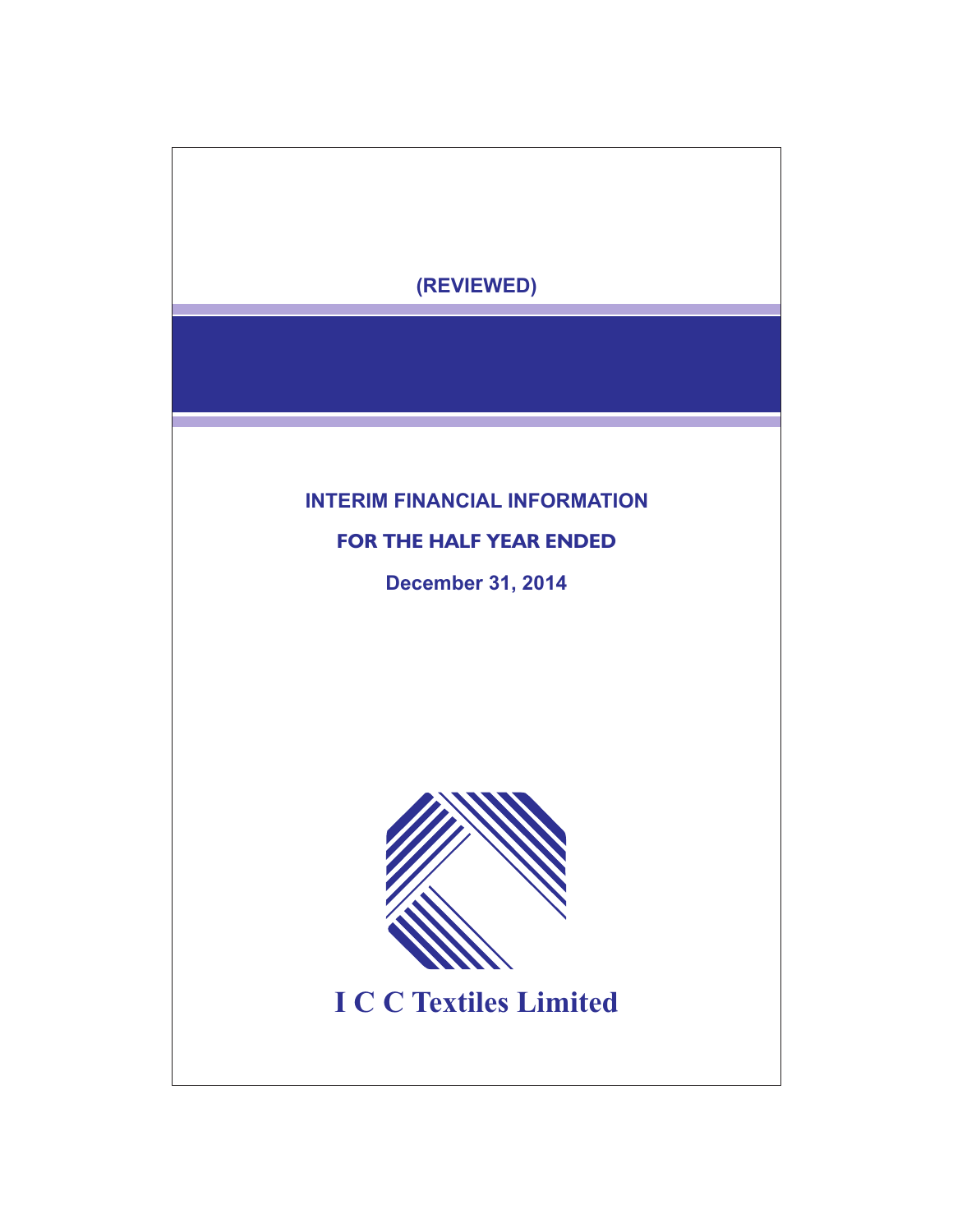# **DIRECTORS' REPORT TO THE MEMBERS**

On behalf of the Board of Directors, I hereby present the interim financial information of the company for the half year ended on December 31, 2014.

The Sales decreased by 64.3% to Rs. 274.695 million during the half year as compared to Rs. 770.316 million for the corresponding period of the previous year. The company incurred an after tax loss of Rs. 77.158 million as against an after tax loss of Rs. 7.394 million in the corresponding period resulting in loss per share of Rs. 2.57 ( July - Dec 2013 Rs. 0.25 ).

Without qualifying their report to members the auditors have drawn attention to note 1.1 to the interim financial information. Considering continuous support from sponsors / directors / financial institutions and the management's commitment, we are of the view that there are no significant doubts about the company's ability to continue as a going concern. Therefore, these accounts have been prepared on going concern basis.

The decrease in sales is mainly due to loom stoppage as a result of excessive load shedding and depressed market conditions. Fabric production in Sq Meters at 60 picks reduced by 5.909 million ( 55% ) i.e., from 10.667 million to 4.758 million due to enormous scheduled and unscheduled electricity load shedding resulting in loss of production, quality and timely deliveries. Meanwhile, we are continuing our efforts to secure a gas connection from SNGPL, thereby enabling us to set up our own continuous and cheaper captive generation capacity, so that we are at par with our competitors. The company is now considering alternate power source such as based on Furnace Oil. Moreover, the management plans to replace some of its sulzer looms with higher speed air-jet looms.

There is an overdue partial installment of term loan obtained from MCB Bank amounting to Rs. 14.896 million and effort is being made to clear it as soon as possible.

The directors would like to record their appreciation for the continued commitment and hard work being carried out by the employees of the company.

For and on behalf of the Board of Directors

Dated: February 28, 2015 Chief Executive

Lahore **SHAFIQ A. SIDDIQI**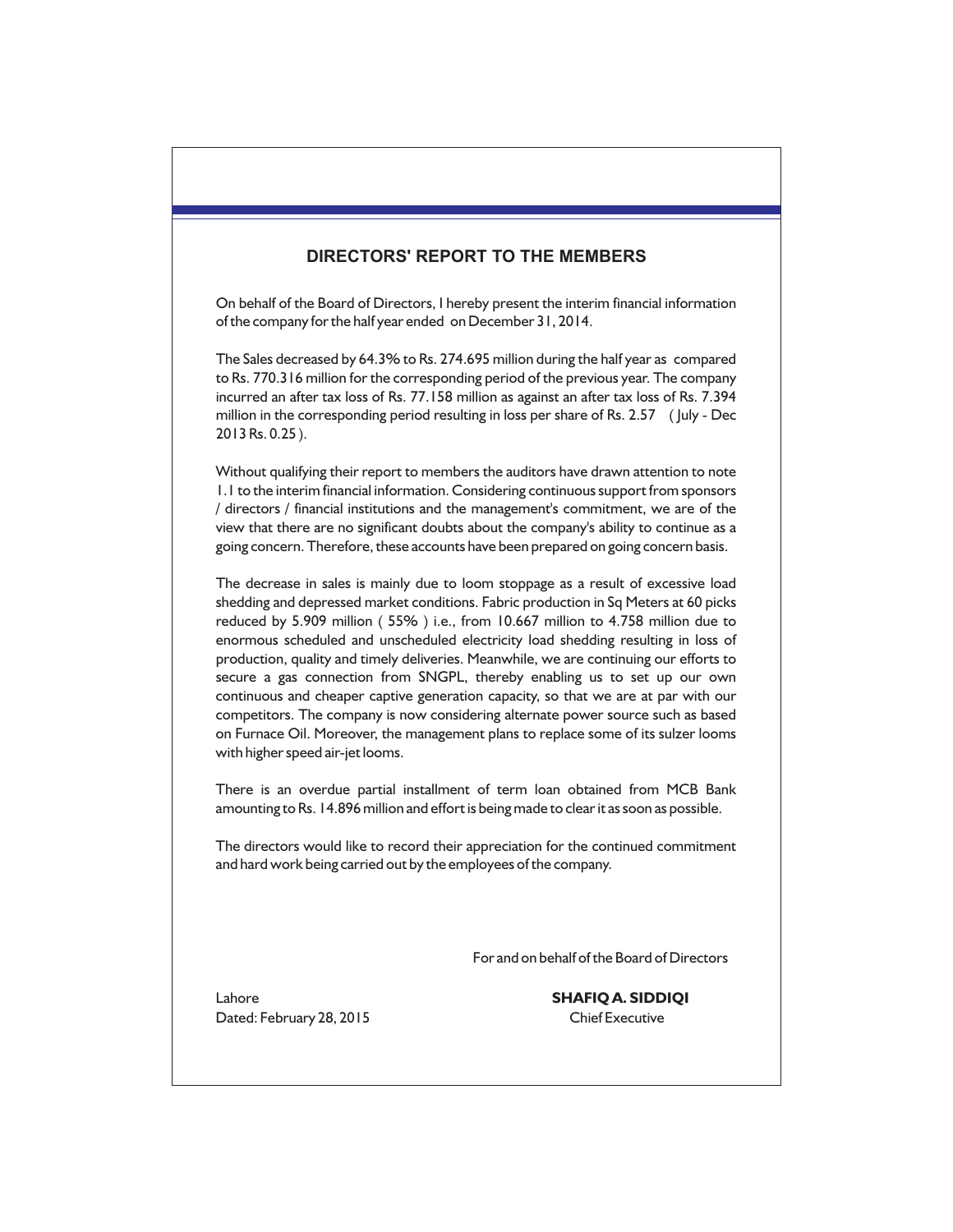# **AUDITORS' REPORT TO THE MEMBERS ON REVIEW OF INTERIM FINANCIAL INFORMATION**

#### **Introduction**

We have reviewed the accompanying condensed interim balance sheet of ICC Textiles Limited ("the company") as at December 31, 2014 and the related condensed interim profit and loss account, condensed interim statement of comprehensive income, condensed interim cash flow statement, condensed interim statement of changes in equity and notes to the accounts for the six-month period then ended (here-in-after referred to as the "interim financial information"). Management is responsible for the preparation and presentation of this interim financial information in accordance with approved accounting standards as applicable in Pakistan for interim financial reporting. Our responsibility is to express a conclusion on this interim financial information based on our review.

#### **Scope of Review**

We conducted our review in accordance with International Standard on Review Engagements 2410, "Review of Interim Financial Information Performed by the Independent Auditor of the Entity". A review of interim financial information consists of making inquiries, primarily of persons responsible for financial and accounting matters, and applying analytical and other review procedures. A review is substantially less in scope than an audit conducted in accordance with International Standards on Auditing and consequently does not enable us to obtain assurance that we would become aware of all significant matters that might be identified in an audit. Accordingly, we do not express an audit opinion.

#### **Conclusion**

Based on our review, nothing has come to our attention that causes us to believe that the accompanying interim financial information is not prepared, in all material respects, in accordance with approved accounting standards as applicable in Pakistan for interim financial reporting.

#### **Emphasis of Matter**

We draw attention towards note 1.1 to the interim financial information which describes that the Company has incurred loss of Rs. 77.157 million during the period ended December 31, 2014 and, as of that date, its current liabilities exceeded its current assets by Rs. 542.559 million, and its accumulated losses stood at Rs. 660.732 million. These conditions indicate the existence of a material uncertainty that may cast significant doubt about the Company's ability to continue as a going concern. This interim financial information has, however, been prepared on a going concern basis for the reasons, as more fully explained in note 1.1 to the interim financial information. Our conclusion is not qualified in respect of this matter.

CHARTERED ACCOUNTANTS Engagement Partner: Imran Afzal Lahore Dated: February 28, 2015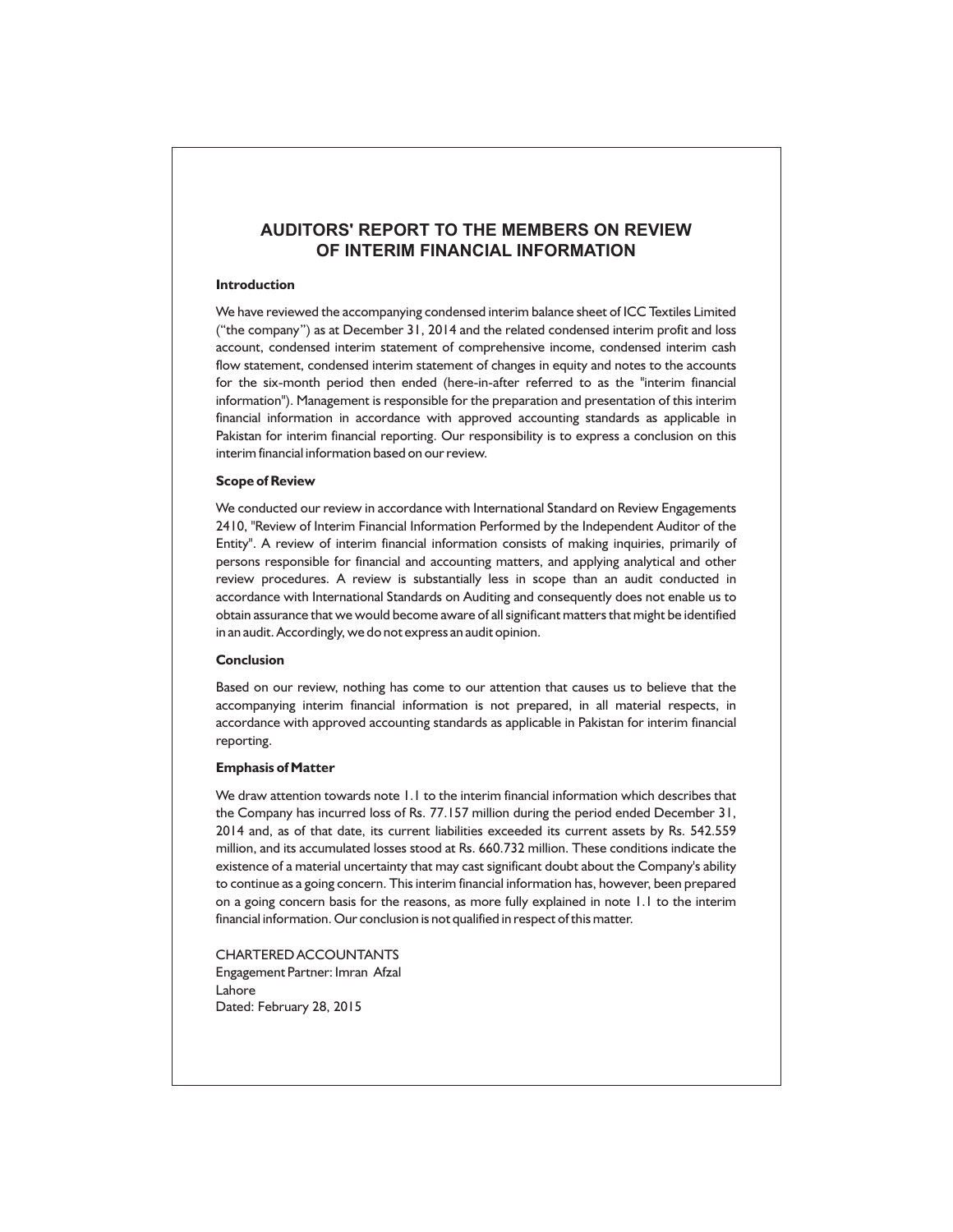| <b>CONDENSED INTERIM BALANCE SHEET</b><br>AS AT DECEMBER 31, 2014        |                 | <b>Un-audited</b>             | <b>Audited</b>                 |
|--------------------------------------------------------------------------|-----------------|-------------------------------|--------------------------------|
|                                                                          | <b>Note</b>     | Dec 31, 2014<br><b>Rupees</b> | June 30, 2014<br><b>Rupees</b> |
| <b>EQUITY AND LIABILITIES</b>                                            |                 |                               |                                |
| <b>SHARE CAPITAL AND RESERVES</b>                                        |                 |                               |                                |
| <b>Authorized share capital</b>                                          |                 |                               |                                |
| 32,000,000 (June 2014: 32,000, 000) ordinary                             |                 |                               |                                |
| shares of Rs. 10 each                                                    |                 | 320,000,000                   | 320,000,000                    |
| Share capital                                                            |                 | 300,011,200                   | 300,011,200                    |
| <b>Accumulated loss</b>                                                  |                 | (660, 732, 876)               | (592, 182, 052)                |
|                                                                          |                 | (360, 721, 676)               | (292, 170, 852)                |
| <b>SURPLUS ON REVALUATION OF PROPERTY,</b><br><b>PLANT AND EQUIPMENT</b> |                 | 476,918,231                   | 485,525,336                    |
| <b>NON CURRENT LIABILITIES</b>                                           |                 |                               |                                |
| Long term financing from directors                                       | 6               | 66,147,256                    | 52,184,882                     |
| Long term financing from commercial banks                                | 7               |                               |                                |
| Deferred liabilities                                                     | 8               | 187,209,008                   | 186,852,338                    |
|                                                                          |                 | 253,356,264                   | 239,037,220                    |
| <b>CURRENT LIABILITIES</b>                                               |                 | 123,025,729                   |                                |
| Trade and other payables<br>Mark-up accrued                              |                 | 44,455,935                    | 152,455,451<br>30,495,553      |
| Short term borrowings                                                    |                 | 524,749,173                   | 501,895,294                    |
| Current portion of long term liabilities                                 | 7               | 14,896,104                    | 15,896,104                     |
|                                                                          |                 | 707,126,941                   | 700,742,402                    |
|                                                                          |                 | 1,076,679,760                 | 1,133,134,106                  |
| <b>CONTINGENCIES AND COMMITMENTS</b>                                     | 9               |                               |                                |
| <b>ASSETS</b>                                                            |                 |                               |                                |
| <b>NON CURRENT ASSETS</b>                                                |                 |                               |                                |
| Operating fixed assets                                                   | $\overline{10}$ | 909,836,557                   | 933,610,584                    |
| Long term loans and advances                                             |                 | 647,088                       | 190,000                        |
| Long term deposits and prepayments                                       |                 | 1,629,034                     | 1,629,034                      |
| <b>CURRENT ASSETS</b>                                                    |                 | 912,112,679                   | 935,429,618                    |
| Stores, spares and loose tools                                           |                 | 34,558,986                    | 35,161,902                     |
| Stock in trade                                                           |                 | 51,124,943                    | 76,581,261                     |
| Trade debts                                                              |                 | 26,170,211                    | 20,595,390                     |
| Loans and advances                                                       |                 | 6,433,669                     | 5,429,554                      |
| Trade deposits, short term prepayments and other receivables             |                 | 24,166,738                    | 38,528,078                     |
| Income tax refundable                                                    |                 | 20,833,654                    | 19,505,959                     |
| Cash and bank balances                                                   |                 | 1,278,880                     | 1,902,344<br>197,704,488       |
|                                                                          |                 | 164,567,081                   |                                |
|                                                                          |                 | 1,076,679,760                 | 1,133,134,106                  |

**Chief Executive Director**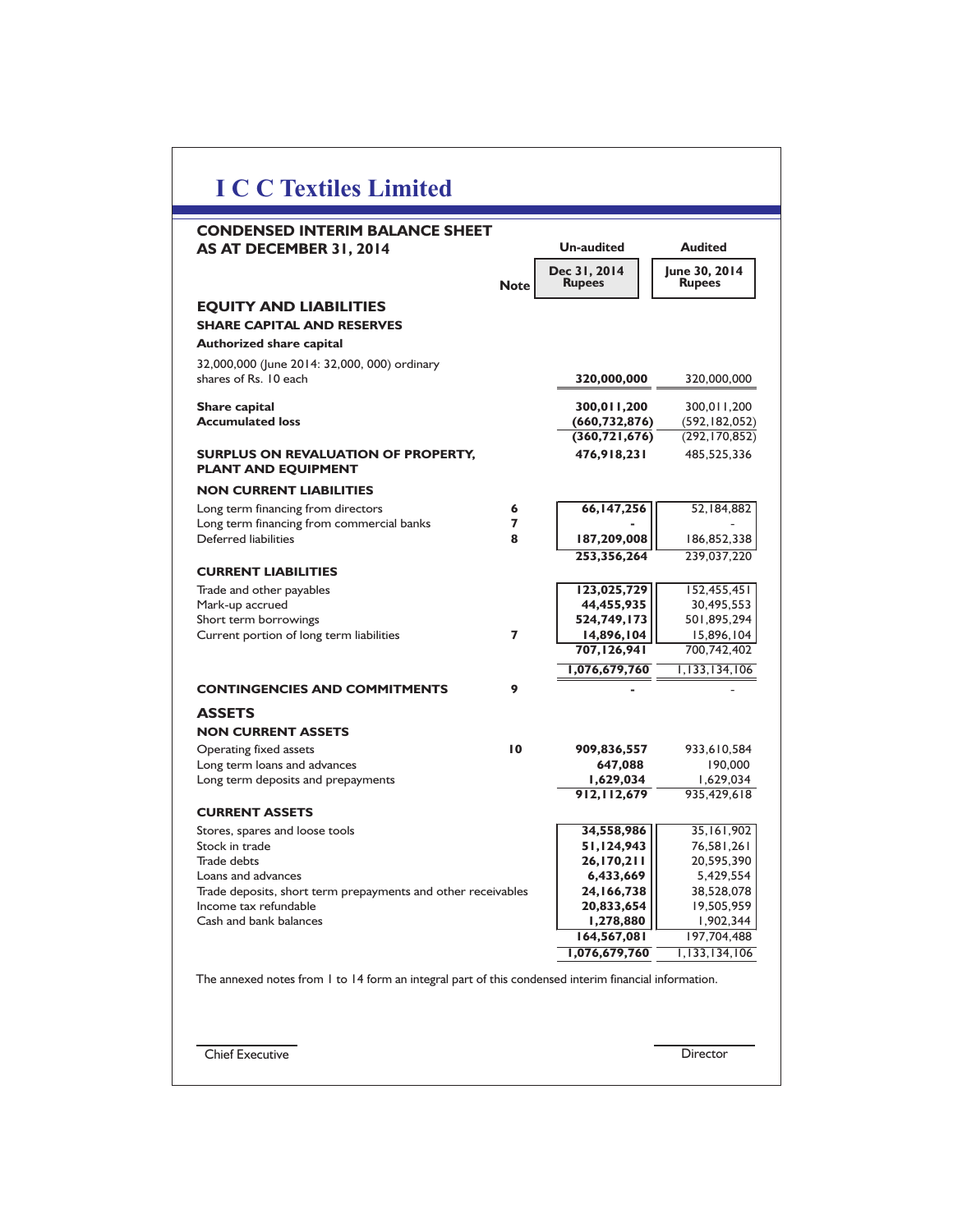# **CONDENSED INTERIM PROFIT AND LOSS ACCOUNT (UN-AUDITED) FOR THE HALF YEAR ENDED DECEMBER 31, 2014**

|                                                                 |              | <b>Half Year Ended</b>              |                              | <b>Ouarter Ended</b>                |                              |
|-----------------------------------------------------------------|--------------|-------------------------------------|------------------------------|-------------------------------------|------------------------------|
|                                                                 | <b>Note</b>  | <b>Dec</b><br>2014<br><b>Rupees</b> | <b>Dec</b><br>2013<br>Rupees | <b>Dec</b><br>2014<br><b>Rupees</b> | <b>Dec</b><br>2013<br>Rupees |
| <b>SALES - NET</b>                                              |              | 274.695.382                         | 770.316.098                  | 142.601.601                         | 364.912.663                  |
| <b>COST OF SALES</b>                                            | $\mathbf{H}$ | (322, 256, 811)                     | (796, 079, 642)              | (160, 416, 092)                     | (382, 801, 055)              |
| <b>GROSS LOSS</b>                                               |              | (47,561,429)                        | (25,763,544)                 | (17,814,491)                        | (17,888,392)                 |
| <b>OPERATING EXPENSES</b>                                       |              |                                     |                              |                                     |                              |
| Administrative expenses                                         |              | (18, 141, 926)                      | (17,992,184)                 | (9,107,592)                         | (9, 110, 220)                |
| Distribution cost                                               |              | (5,822,126)                         | (7,674,588)                  | (3,170,259)                         | (3,826,453)                  |
| Other operating expenses                                        |              | (437, 575)                          | (436, 532)                   | (226, 331)                          | (232, 423)                   |
|                                                                 |              | (24, 401, 627)                      | (26, 103, 304)               | (12,504,182)                        | (13, 169, 097)               |
| <b>OPERATING LOSS</b>                                           |              | (71, 963, 056)                      | (51, 866, 848)               | (30,318,673)                        | (31,057,489)                 |
| <b>OTHER INCOME</b>                                             |              | 24,683,330                          | 80,768,763                   | 17,075,068                          | 62,988,430                   |
| <b>OPERATING PROFIT/(LOSS) BEFORE FINANCE COST</b>              |              | (47, 279, 726)                      | 28,901,915                   | (13, 243, 605)                      | 31,930,942                   |
| <b>FINANCE COST</b>                                             |              | (33,518,880)                        | (33,051,344)                 | (16,790,926)                        | (16,905,844)                 |
| <b>PROFIT / (LOSS) BEFORE TAXATION</b>                          |              | (80,798,606)                        | (4, 149, 429)                | (30,034,531)                        | 15,025,098                   |
| <b>TAXATION</b>                                                 |              | 3,640,677                           | (3, 244, 753)                | 1,698,025                           | (2,996,987)                  |
| <b>PROFIT / (LOSS) AFTER TAXATION</b>                           |              | (77, 157, 929)                      | (7, 394, 182)                | (28, 336, 506)                      | 12,028,111                   |
| <b>EARNING / (LOSS) PER SHARE - BASIC</b><br><b>AND DILUTED</b> |              | (2.57)                              | (0.25)                       | (0.94)                              | 0.40                         |

The annexed notes from 1 to 14 form an integral part of this condensed interim financial information.

**Chief Executive Director**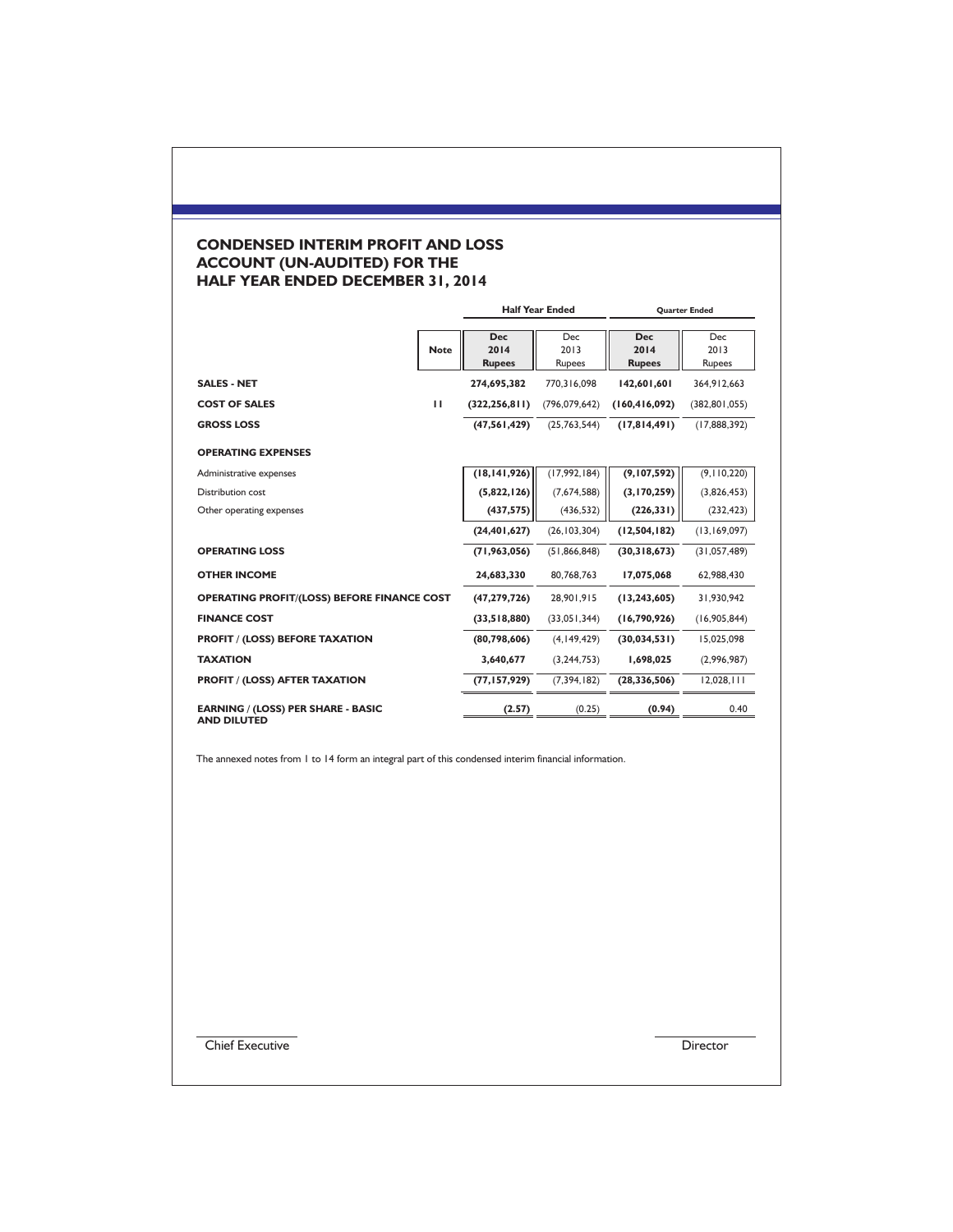# **I C C Textiles Limited**

### **CONDENSED INTERIM STATEMENT OF CHANGES IN EQUITY FOR THE HALF YEAR ENDED DECEMBER 31, 2014**

| CHANGES IN EQUITY FOR THE HALF<br>YEAR ENDED DECEMBER 31, 2014                        | Paid-up<br>Capital<br><b>Rupees</b> | <b>Accumulated</b><br>(Loss)<br><b>Rupees</b> | <b>Total</b><br><b>Rupees</b> |
|---------------------------------------------------------------------------------------|-------------------------------------|-----------------------------------------------|-------------------------------|
| Balance as at July 01, 2013                                                           | 300,011,200                         | (535,518,818)                                 | (235, 507, 618)               |
| Total comprehensive loss for the period - net of tax                                  |                                     | (7, 394, 182)                                 | (7, 394, 182)                 |
| Transfer from surplus on revaluation of property,<br>plant and equipment - net of tax |                                     | 8,476,694                                     | 8,476,694                     |
| Balance as at December 31, 2013                                                       | 300,011,200                         | (534, 436, 306)                               | (234, 425, 106)               |
| Balance as at July 01, 2014                                                           | 300,011,200                         | (592, 182, 052)                               | (292,170,852)                 |
| Total comprehensive loss for the period - net of tax                                  |                                     | (77, 157, 929)                                | (77, 157, 929)                |
| Transfer from surplus on revaluation of property,<br>plant and equipment - net of tax |                                     | 8,607,105                                     | 8,607,105                     |
| Balance as at December 31, 2014                                                       | 300,011,200                         | (660, 732, 876)                               | (360, 721, 676)               |

The annexed notes from 1 to 14 form an integral part of this interim financial information.

## **STATEMENT OF COMPREHENSIVE INCOME FOR THE HALF YEAR ENDED DECEMBER 31, 2014**

|                                                                                                                                                      | <b>Half Year Ended</b>                |                                | <b>Quarter Ended</b>                  |                                |  |
|------------------------------------------------------------------------------------------------------------------------------------------------------|---------------------------------------|--------------------------------|---------------------------------------|--------------------------------|--|
|                                                                                                                                                      | December 31,<br>2014<br><b>Rupees</b> | December 31,<br>2013<br>Rupees | December 31,<br>2014<br><b>Rupees</b> | December 31,<br>2013<br>Rupees |  |
| <b>PROFIT / (LOSS) AFTER TAXATION</b>                                                                                                                | (77, 157, 929)                        | (7, 394, 182)                  | (28, 336, 506)                        | 12,028,111                     |  |
| Other comprehensive income for the period                                                                                                            |                                       |                                |                                       |                                |  |
| TOTAL COMPREHENSIVE INCOME /<br>(LOSS) FOR THE PERIOD<br>The annexed notes from 1 to 14 form an integral part of this interim financial information. | (77,157,929)                          | (7, 394, 182)                  | (28, 336, 506)                        | 12,028,111                     |  |
| <b>Chief Executive</b>                                                                                                                               |                                       |                                |                                       | <b>Director</b>                |  |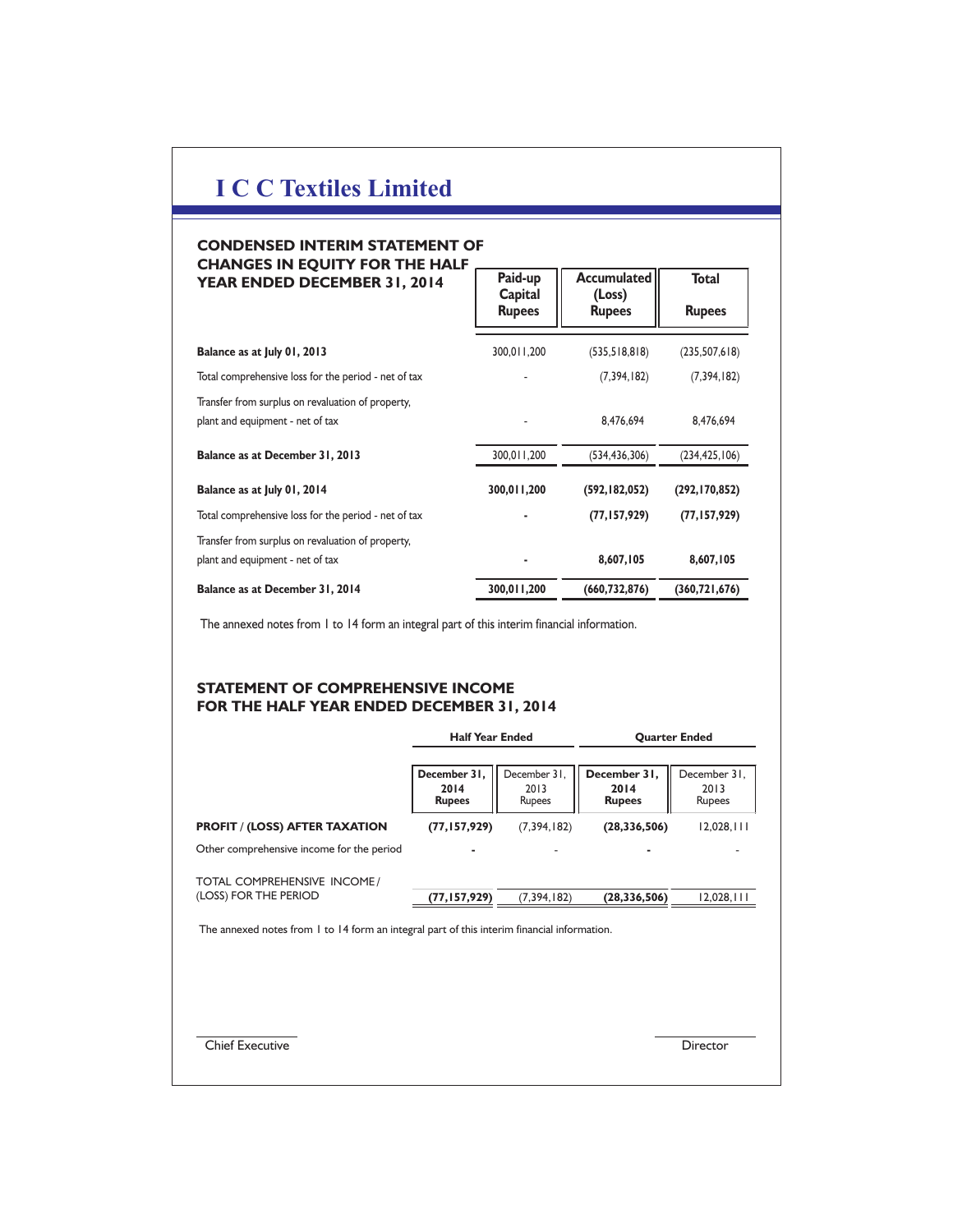|                                                          | (80,798,606)   | (4, 149, 429)                                                                                                                                                                                                                         |
|----------------------------------------------------------|----------------|---------------------------------------------------------------------------------------------------------------------------------------------------------------------------------------------------------------------------------------|
|                                                          |                | 23,451,235                                                                                                                                                                                                                            |
|                                                          |                |                                                                                                                                                                                                                                       |
|                                                          |                | (80, 734, 600)                                                                                                                                                                                                                        |
|                                                          |                | 1,591,669                                                                                                                                                                                                                             |
|                                                          |                | 7,690,911                                                                                                                                                                                                                             |
|                                                          | 30,505,606     | 33,051,344                                                                                                                                                                                                                            |
|                                                          | 40,190,368     | (14, 949, 441)                                                                                                                                                                                                                        |
|                                                          | (40, 608, 238) | (19,098,870)                                                                                                                                                                                                                          |
|                                                          |                |                                                                                                                                                                                                                                       |
|                                                          | 602,916        | 1,500,003                                                                                                                                                                                                                             |
|                                                          | 25,456,318     | 6,182,500                                                                                                                                                                                                                             |
|                                                          | (5,574,821)    | 7,649,361                                                                                                                                                                                                                             |
|                                                          |                | (7,671,930)                                                                                                                                                                                                                           |
|                                                          |                | (3,465,490)                                                                                                                                                                                                                           |
|                                                          |                | (5, 133, 403)                                                                                                                                                                                                                         |
|                                                          |                | (938, 959)                                                                                                                                                                                                                            |
|                                                          |                |                                                                                                                                                                                                                                       |
|                                                          |                | (27, 459, 318)<br>(47, 497, 147)                                                                                                                                                                                                      |
|                                                          |                | (32, 253, 625)                                                                                                                                                                                                                        |
|                                                          |                | (7, 142, 708)                                                                                                                                                                                                                         |
|                                                          |                | (2,515,894)                                                                                                                                                                                                                           |
|                                                          |                | (41, 912, 227)                                                                                                                                                                                                                        |
|                                                          | (57, 788, 137) | (89, 409, 374)                                                                                                                                                                                                                        |
|                                                          | (457,088)      | (35, 333)                                                                                                                                                                                                                             |
|                                                          | 1,733,333      |                                                                                                                                                                                                                                       |
|                                                          | (325, 652)     | (1,021,420)                                                                                                                                                                                                                           |
|                                                          | 950,593        | (1,056,753)                                                                                                                                                                                                                           |
|                                                          |                |                                                                                                                                                                                                                                       |
|                                                          | 22,853,879     | 34,404,611                                                                                                                                                                                                                            |
|                                                          | (1,000,000)    | (31, 792, 206)                                                                                                                                                                                                                        |
|                                                          | 34,360,202     | 84,322,970                                                                                                                                                                                                                            |
|                                                          | 56,214,081     | 86,935,375                                                                                                                                                                                                                            |
|                                                          | (623, 463)     | (3,530,752)                                                                                                                                                                                                                           |
| Cash and cash equivalents at the beginning of the period | 1,902,344      | 5,498,515                                                                                                                                                                                                                             |
|                                                          | 1,278,880      | 1,967,762                                                                                                                                                                                                                             |
|                                                          |                | 23,636,211<br>(1, 269, 865)<br>(23, 411, 102)<br>3,013,274<br>7,716,244<br>(1,004,114)<br>(3,433,422)<br>17,794,762<br>33,841,639<br>(29, 429, 722)<br>(36, 196, 321)<br>(16, 545, 225)<br>(2,120,980)<br>(2,925,611)<br>(21,591,816) |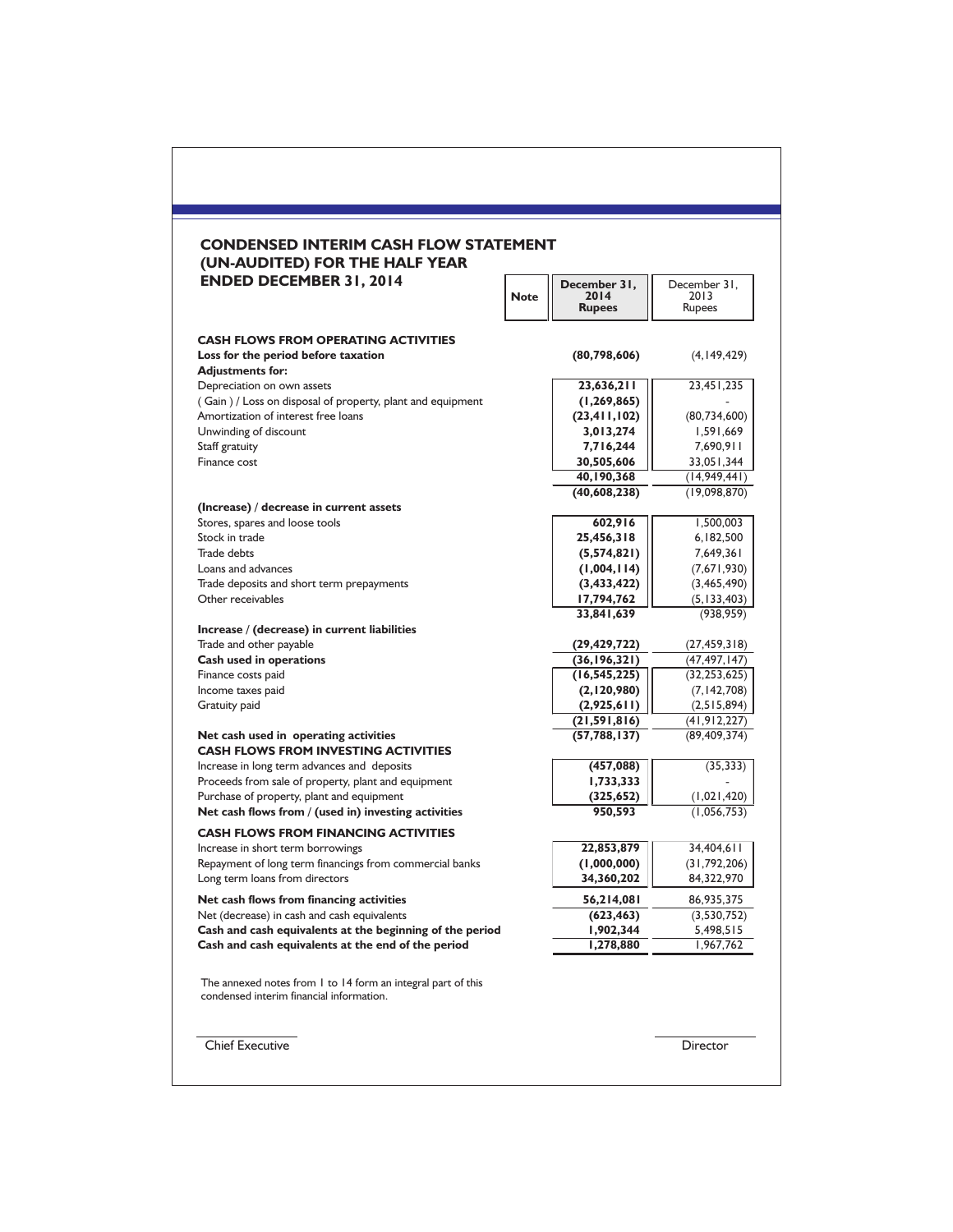# **I C C Textiles Limited**

## **NOTES TO THE CONDENSED INTERIM FINANCIAL INFORMATION (UN-AUDITED) FOR THE HALF YEAR ENDED DECEMBER 31, 2014**

#### **1 THE COMPANY AND ITS OPERATIONS**

ICC Textiles Limited ( the Company" ) was incorporated in Pakistan on May 25, 1989 as a public limited Company " under the Companies Ordinance, 1984. The shares of the Company are listed on the Lahore and Karachi Stock Exchanges of Pakistan. The principal activity of the Company is manufacturing and sale of grey fabric. The registered office of the Company is situated at 242-A, Anand Road, Upper Mall, Lahore.

- 1.1 During the period the Company incurred loss amounting to Rs. 77.157 million and has accumulated losses amounting to Rs. 660.732 million at the period end. In addition the Company's current liabilities exceeded its current assets by Rs. 542.559 million at the period end. Continuation of the company as a going concern is dependent on its ability to attain satisfactory levels of profitability in the future and continuous support of financial institutions by bringing its liabilities to serviceable levels and availability of adequate working capital through continuous support from:
	- (a) Principal lenders of the Company ; and

(b) the sponsors of the Company.

This condensed interim financial information has been prepared on going concern basis on the grounds that the Company will be able to achieve satisfactory levels of profitability in the future based on the plans drawn up by the management for this purpose and bringing its liabilities to serviceable levels and availability of adequate working capital from its lenders and sponsors.

This interim financial information consequently does not include any adjustment relating to the realization of the assets and liquidation of its liabilities that might be necessary would Company be unable to continue as a going concern.

#### **2 BASIS OF PREPARATION**

- 2.1 This condensed interim financial information is un-audited and is being submitted to the shareholders in accordance with the requirements of section 245 of the companies Ordinance 1984.
- 2.2 This condensed interim financial information of the company for the half year ended December 31, 2014 has been prepared in accordance with the requirements of International Accounting Standard (IAS) 34 "Interim Financial Reporting" and provisions of and directives issued under the Companies Ordinance, 1984. In case where requirements differ, the provisions of or directives issued under the Companies Ordinance, 1984 have been followed. This condensed interim financial information does not include all the information required for full annual financial statements and should be read in conjunction with the annual financial statements of the Company for the year ended June 30, 2014.

#### **3 SIGNIFICANT ACCOUNTING POLICIES**

The accounting policies and methods of computation adopted for the preparation of these condensed interim financial information are consistent with those applied in the preparation of the proceeding annual published financial statements of the Company for the year ended June 30, 2014.

The Company follows a consistent practice of conducting actuarial valuation annually at each year end and also considers that the above does not have material impact on Company's Condensed Interim Profit and Loss Account and basic & diluted EPS.

In addition, few amendments and interpretation of IFRSs became effective during the current period, However, that were either considered not to be relevant to the Company's operations or did not have significant effect on the accounting policies of the Company.

#### **4 ACCOUNTING ESTIMATES AND JUDGMENTS**

Judgments and estimates made by the management in the preparation of this condensed interim financial information are the same as those applied to the proceeding annual published financial statements of the Company for the year ended lune 30, 2014.

#### **5 FINANCIAL RISK MANAGEMENT**

The financial risk management objectives and policies adopted by the Company are consistent with those disclosed in the financial statements of the Company for the year ended June 30, 2014.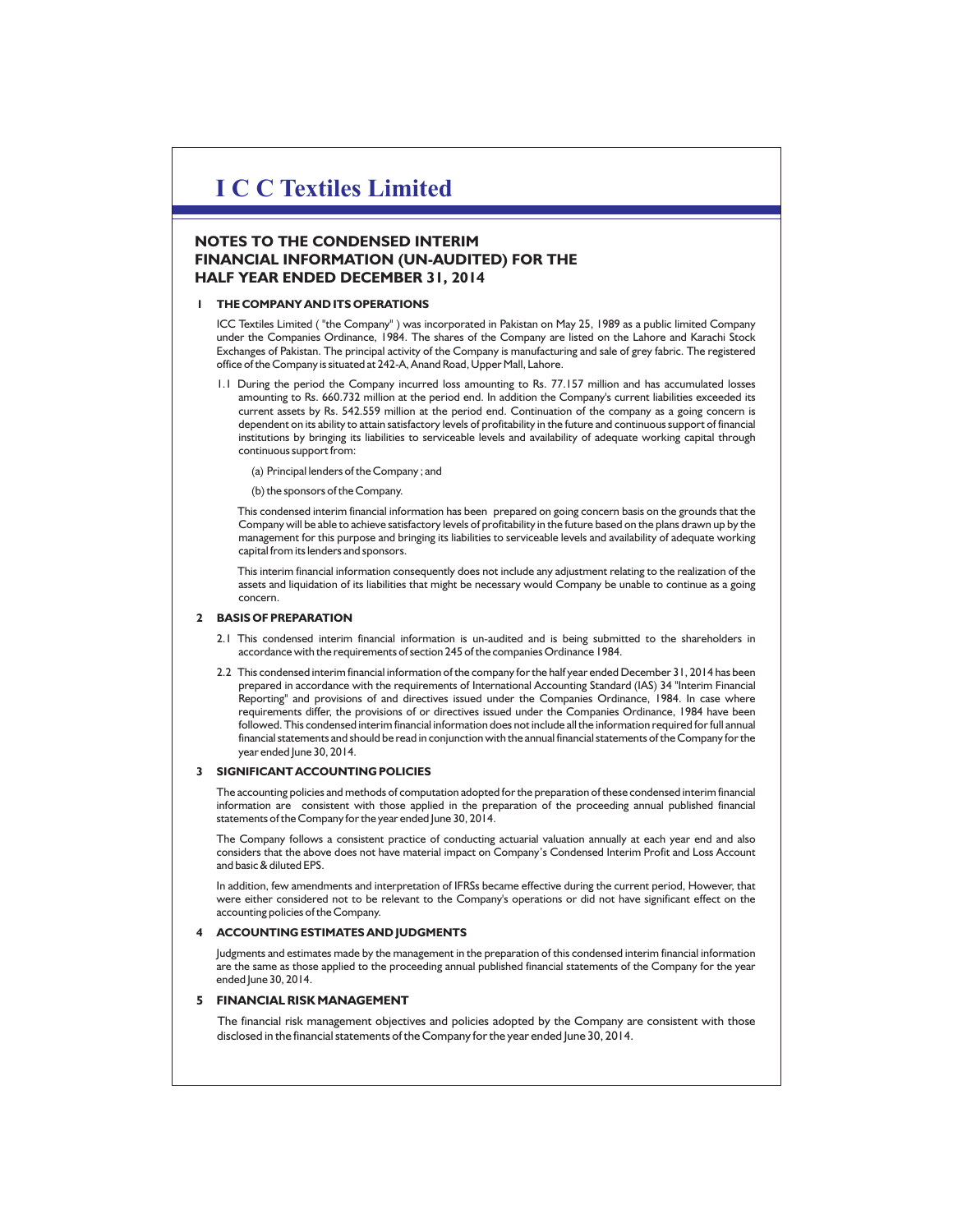|                                |                                                      |             | <b>Un-audited</b>             | Audited                |
|--------------------------------|------------------------------------------------------|-------------|-------------------------------|------------------------|
|                                |                                                      | <b>Note</b> | Dec 31, 2014<br><b>Rupees</b> | Jun 30, 2014<br>Rupees |
| 6                              | <b>LONG TERM FINANCING FROM DIRECTORS- Unsecured</b> |             |                               |                        |
| Original Loan amounts          |                                                      |             | 197,072,222                   | 162,712,020            |
| Less: present value adjustment |                                                      |             | (137, 344, 340)               | (113, 933, 238)        |
|                                |                                                      |             | 59,727,882                    | 48.778.782             |
|                                | Add: Interest charged to profit and loss account     |             | 6,419,374                     | 3,406,100              |
|                                |                                                      |             | 66, 147, 256                  | 52,184,882             |

These interest free loans have been measured at amortized cost in accordance with International Accounting Standard 39, Financial Instruments: Recognition and Measurement and have been discounted using weighted average interest rate ranging from 10.24% to 11.64%.

#### **7 LONG TERM FINANCING FROM COMMERCIAL BANKS - secured**

|   | Opening balance<br>Repayment during the year | 15,896,104<br>(1,000,000) | 15,896,104<br>۰ |
|---|----------------------------------------------|---------------------------|-----------------|
|   | Closing balance                              | 14,896,104                | 15.896.104      |
|   | Current portion-Overdue                      | 14.896.104                | 15.896.104      |
|   |                                              | $\blacksquare$            | -               |
| 8 | <b>DEFERRED LIABILITIES</b>                  |                           |                 |
|   | Deferred liabilities - Gratuity              | 66,677,931                | 61,887,298      |
|   | Deferred taxation                            | 120,531,077               | 124,965,040     |
|   |                                              | 187.209.008               | 186.852.338     |

8.1 Deferred tax asset amounting to Rs. 210.433 million ( June 2014: Rs. 222.486 million ) arising on account of temporary differences mainly for property, plant and equipment, gratuity and unused tax losses and unused tax credits has not been accounted for due to uncertainty regarding its recoverability in the foreseeable future.

#### **9 CONTINGENCIES AND COMMITMENTS**

9.1 Contingencies

During last year, the Assistant Commissioner Inland Revenue passed order u/s 161 / 205 demanding tax liability amounting to Rs. 50,349,214. The company filed appeal before Commissioner Appeal Inland Revenue who granted partial relief and remanded the case before to the officer Inland Revenue. Further, the company has approached to the 2nd Appellate Forum i.e. Appellate Tribunal in respect of issues conferred by the Commissioner Appeals, whereby the tax involved amounting to Rs. 1,599,860.

#### 9.2 Commitments

- Commitments against foreign bills amounts to Rs. 8.720 million ( June 2014: Rs. 28.988 million).
- Commitments against irrevocable letters of credit for import of chemicals amounts to Rs. Nil (June 2014: Rs. 0.952 million).

#### **10 PROPERTY, PLANT AND EQUIPMENT 10.1 OPERATING FIXED ASSETS**

| IV.I OPERATING FIAED ASSETS                          |        |             |             |
|------------------------------------------------------|--------|-------------|-------------|
| Written down value - opening                         |        | 933,610,584 | 979,040,176 |
| Add: Cost of additions during the period / year      | 10.1.1 | 325,652     | 2,062,909   |
|                                                      |        | 933,936,236 | 981,103,085 |
| Disposal during the period / year (W.D.V.) - vehicle | 10.1.2 | 463,468     | 31,430      |
| Depreciation charge for the period / year            |        | 23,636,211  | 47,461,071  |
|                                                      |        | 24,099,679  | 47,492,501  |
| Written down value - closing                         |        | 909,836,557 | 933,610,584 |
| 10.1.1 Cost of additions during the period / year    |        |             |             |
| Plant and machinery                                  |        | 264.352     | 1.799.566   |
| Office equipment                                     |        | 59.500      | 259.543     |
| Electric appliances                                  |        | 1,800       | 3,800       |
|                                                      |        | 325.652     | 2,062,909   |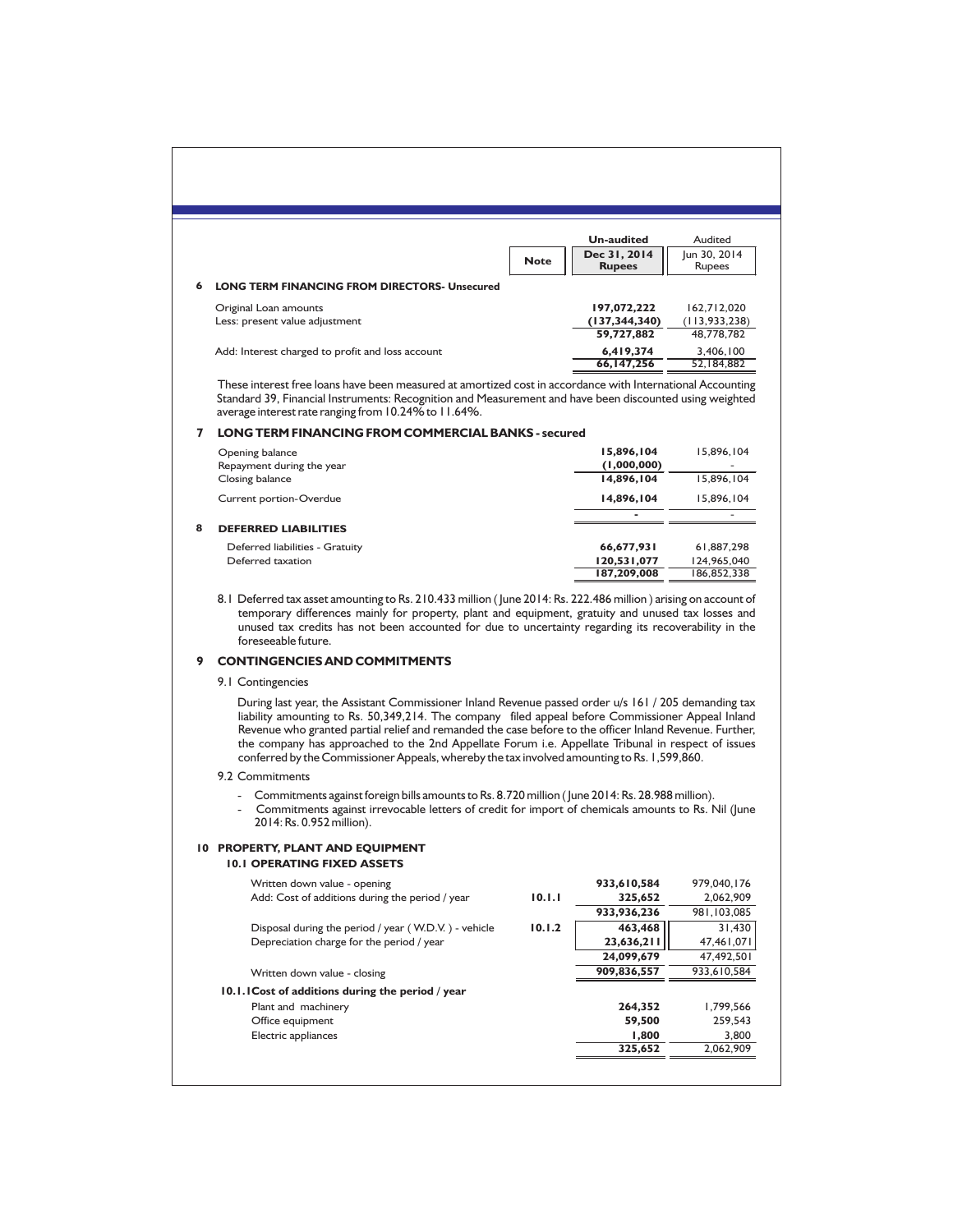#### **13 GENERAL** 13.1 The figures of condensed interim profit and loss account and condensed interim statement of comprehensive income for the  quarters ended 31st December 2014 and 2013 were not subject to limited scope review by the auditors as scope of review covered only the cumulative figures. 13.2 This financial information is presented in Pak Rupees, which is the Company's functional and presentation currency. 13.3 Figures have been rounded off to the nearest rupee. 13.4 Corresponding figures are re-arranged, wherever considered necessary, for the purpose of better presentation of the financial information. However, no significant re-arrangement has been made. **14 DATE OF AUTHORIZATION** This condensed interim financial information was authorized for issue on February 28, 2015 by the Board of directors of the Company . Chief Executive Director **Un-audited** Audited<br>**Dec 31, 2014** un 30, 2014 **Dec** 31, 2014 **Rupees** Rupees **Note** 2,800,000<br>2,336,532  **10.1.2Disposal during the period / year- vehicle** Cost **2,800,000** 948,299 Accumulated depreciation **2,336,532** 916,869<br>Written down value **2,000 and 2,336,532** 916,869 Written down value **Half Year Ended Quarter Ended December 31,** December 31, **December 31,** December 31, **2014** 2013 **2014** 2013 **Rupees** Rupees **Rupees** Rupees **Rupees 11 COST OF SALES** Raw materials consumed **158,518,957** 565,470,950 **91,338,180** 267,120,043 Salaries, wages and other benefits **48,381,189** 52,421,917 **26,314,555** 28,263,775 Factory overheads **88,696,874** 184,455,316 **42,154,385** 92,923,523<br>**88,696,874** 184,455,316 **42,154,385** 92,348,183 **295,597,020** 802,348,183 **159,807,120** 388,307,341 **(Increase)/Decrease in work in Process** Opening work in process **25,570,931** 9,431,542 **13,858,862** 15,146,505 Closing work in process **(16,536,764)** (15,586,421) (15,586,421) (15,586,421)<br>
9,034,167 (6,154,879) (2,677,902) (439,916) **9,034,167** (6,154,879) **(2,677,902)** (439,916)<br>**304,631,187** 796,193,304 **157,129,218** 387,867,425 **Cost of goods manufactured 304,631,187** 796,193,304 **157,129,218** 387,867,425 **(Increase)/Decrease in finished goods** Opening Stock **38,571,880** 70,883,881 **24,233,130** 65,931,172 Closing Stock **(20,946,256)** (70,997,543) (70,997,543) (20,946,256) (70,997,543) (20,946,256) (70,997,543) **17,625,624** (113,662) **3,286,874** (5,066,371) **322,256,811 12 TRANSACTIONS WITH RELATED PARTIES** Interest on short term borrowing debited by ICC (Pvt.) Limited  Long term financing obtained from directors - (interest free)  Reimbursable expenses incurred on behalf of ICC (Pvt.) Limited Reimbursable expenses incurred by ICC (Pvt.) Limited Sale of Vehicle to ICC (Pvt.) Limited Unwinding of discount on interest free loan from directors Receivable from ICC (Pvt.) Limited - associated undertaking Short term borrowings - associated undertaking Related parties comprise of associated undertakings,directorsand their close family members,key management personnel and major shareholders of the company. Significant balances with related parties, except as disclosed elsewhere in this financial information, are as follows: **Half** Year Ended<br>Un-audited **Un-audited** Un-audited **Dec 31, 2014** Dec 31, 2013<br>**Rupees** Rupees **376,982** 483,973 **34,360,202** 84,322,970 1,456,608<br>7,129 **7,129** 1,690,536 **1,733,333** - **3,013,274** 1,591,669 **Half Year Ended Un-audited** Audited **1,073,497** - **6,539,720** 6,539,720 **Dec** 31, 2014 Dec 31, 2014 Rupees **Rupees** Rupees **I C C Textiles Limited**